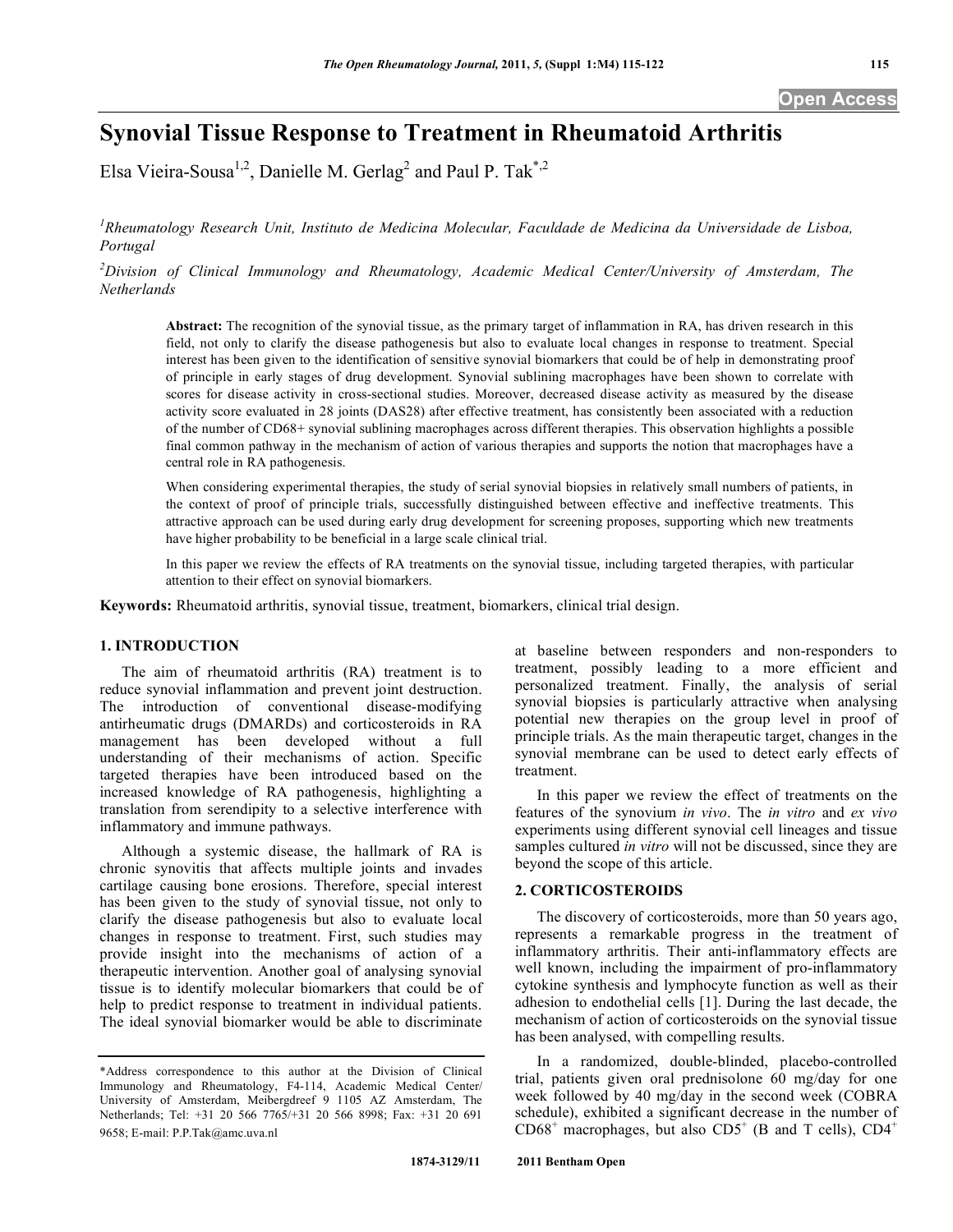(subset of T cells) and  $CD163<sup>+</sup>$  (subset of resident macrophages) cells. An analysis of covariance model showed that for CD68+ sublining macrophages, the estimated effect of prednisolone was large. Patients receiving active treatment had markedly fewer macrophages after therapy compared with those receiving placebo. This study identified, from a large panel of synovial biomarkers, sublining macrophages as an optimal marker to evaluate clinical response to corticosteroids. Staining for cytokines showed a reduction of the expression of interleukin (IL)-1 $\beta$ and tumor necrosis factor (TNF), which are mainly produced by macrophages, and there was also a trend towards a reduction of markers associated with neoangiogenesis, such as vascular endothelial growth factor (VEGF), basic fibroblast growth factor (bFGF) and  $\alpha \nu \beta$ 3 integrin [2]. For patients treated with the same PDN regimen, it has been shown that real time quantitative-polymerase chain reaction (qRT-PCR) might provide additional information regarding treatment efficacy in small proof of principle clinical trials [3]. Prednisolone markedly decreased IL-8 and matrix metalloproteinases-1 (MMP-1) mRNA expression compared with placebo, and the confidentially intervals excluded the likelihood of no effect.

 Methylprednisolone pulses were also associated with a rapid (within 24 hours) and significant reduction of inflammatory cytokines such as TNF and IL-8, but not of IL- $1\beta$  or IL-1Ra. The adhesion molecules, E-selectin and intercellular adhesion molecule 1 (ICAM-1), were decreased, suggesting that this could be a possible mechanism of inhibiting neutrophils migration into the synovium [4, 5].

 It has previously been demonstrated in randomized controlled trials that corticosteroids can improve radiographic progression [6]. In accordance with this clinical effect and the reduced MMP-1 mRNA expression after prednisone therapy, methylprednisolone pulses were able to reduce the expression of MMP-1 and of tissue inhibitor of metalloproteinases 1 (TIMP-1), possibly as a result of the reduction of the number of macrophages, albeit not reaching statistical significance at 24 hours. Of interest, there was no change in MMP3 expression, perhaps contributing to the relatively moderate effect of corticosteroids in preventing joint destruction [3, 7].

 Intra-articular (IA) corticosteroids injection is a possible therapeutic approach when one or a few joints are affected, sparing patients from the systemic toxicity of oral administration. The mechanism by which IA corticosteroids suppress inflammation in the synovial membrane and the reason for an unpredictable clinical response in daily practice is still not fully elucidated. Previous work has shown that IA corticosteroid treatment results in decreased synovial inflammation [8]. In all patients the local treatment resulted in a decreased arthritis activity of the treated knee joint as measured clinically or histologically.

 In another study of thirteen patients, 6 of which had RA, the administration of 40 mg triancinolone hexacetonide IA was accompanied by a significant reduction of the synovial receptor activator for nuclear factor  $\kappa$  B ligand (RANKL) expression, while osteoprotegerin (OPG) expression remained unchanged [9].

 S100A12 (calgranulin C), a member of the phagocytic S100 family of calcium-binding proteins that is expressed and secreted by activated granulocytes, has been proposed as a synovial biomarker of clinical response to IA corticosteroids and also to infliximab. S100A12 is expressed in patients with active RA and its serum concentrations correlate with synovial fluid levels and disease activity. In a group of 14 patients, successful treatment with IA corticosteroids led to a decrease of S100A12 sublining expression two weeks after injection in the responders group, the same happening with infliximab at 8 weeks [10].

# **3. CONVENTIONAL DISEASE-MODIFYING ANTIRHEUMATIC DRUGS**

 DMARDs are able to decrease joint inflammation and prevent radiographic damage. Conventional DMARD therapy has been introduced for the treatment of RA and other forms of inflammatory arthritis as an empirical approach to RA management. Therefore, only a few trials have analysed the effect of these treatments in the synovial membrane.

 Gold has been used in the treatment of RA for more than 60 years; however only a few studies looked at its effects on the synovium, with divergent results. In two studies, synovial T cells numbers were reduced after 6 months of gold treatment [11, 12]. Another study showed a decrease in CD68+ macrophage numbers as well as in the expression of macrophages-derived cytokines (TNF,  $IL-1\beta$  and  $IL-6$ ), without changes in the number of T or B cells, 12 weeks after initiation of treatment with intramuscular gold or a combination of intramuscular gold with methylprednisolone [13].

 Methotrexate, the so called anchor-drug in the treatment of RA, was shown to be associated with a decrease in the number of macrophages, T and plasma cells at 16 weeks of successful therapy. Interestingly, corroborating the previously described effect of oral prednisolone, a trend towards an association between clinical improvement and the reduction of CD68<sup>+</sup> macrophages scores was depicted [14]. This relationship was confirmed when other DMARDs were included in the analysis, such as leflunomide, sulphasalazine, hydroxychloroquine and infliximab. The mean change in DAS28 ( $\triangle$ DAS28) consistently correlated with the mean change in sublining  $CD68+$ macrophages ( $\triangle$ CD68sl) suggesting that macrophages correlate with clinical improvement independently of the therapeutic strategy, probably reflecting a common final pathway regarding their mechanisms of action [15]. This correlation was confirmed in different centres indicating that the relationship between CD68+ macrophages and disease activity is reproducible across centres [16, 17]. The sensitivity to change of the number of CD68+ sublining macrophages was determined by calculation of the standardized response mean (SRM). After effective DMARDs treatment the SRM for this biomarker was high  $(>0.8)$  indicating high sensitivity to change while it was low when ineffective therapies (anti-CCL2 or anti-C5aR) were analysed. Consistent with previous studies, CD68+ macrophages are less susceptible to placebo effects than clinical evaluation (DAS28) indicating a high sensitivity in discriminating between effective and ineffective therapies or placebo [18-20].

 Following DMARD treatment (mainly methotrexate and gold) a reduction of the expression of inflammatory cytokines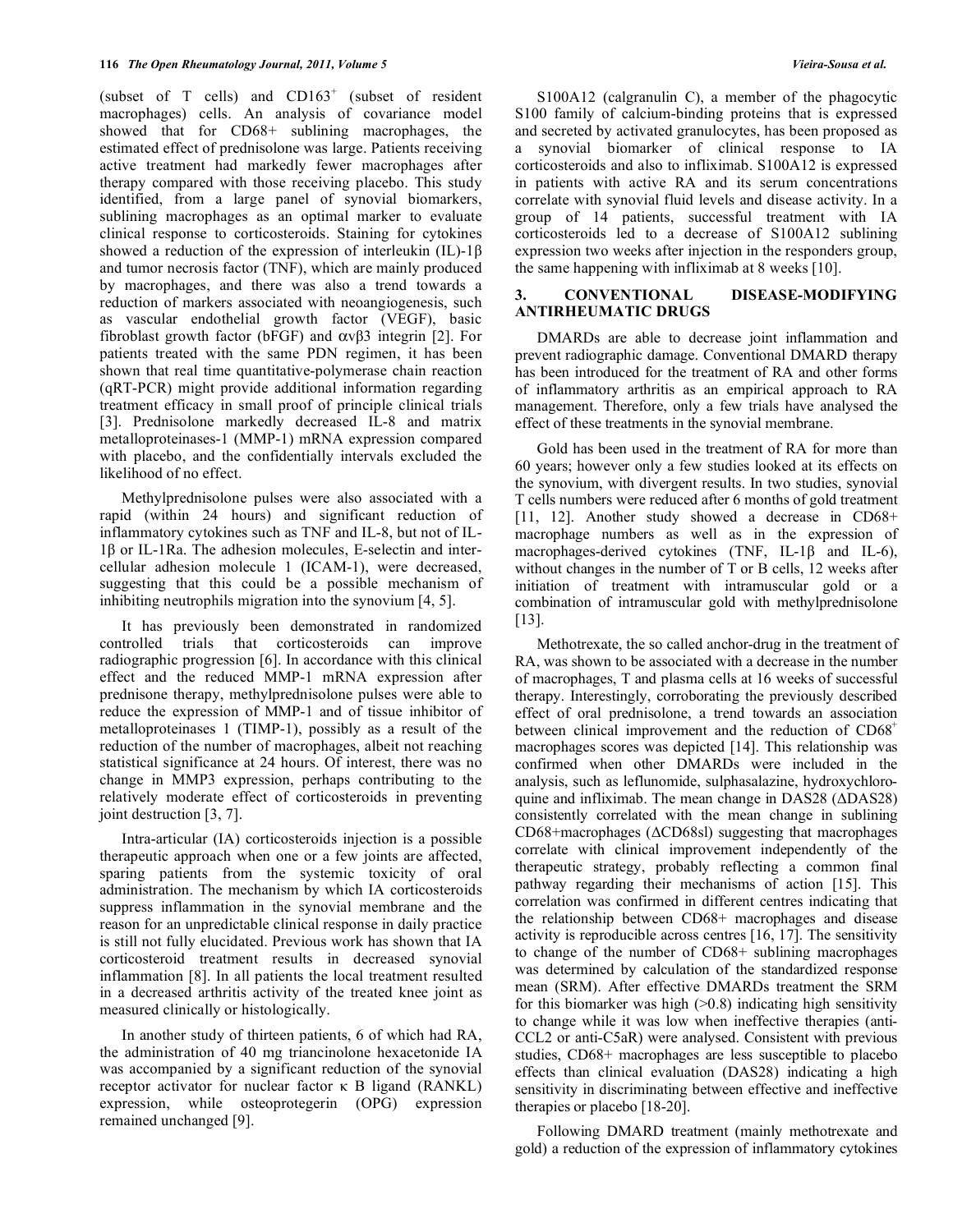$(IL-1\beta$  and TNF) and adhesion molecules (E-selectin, ICAM-1) and VCAM-1) has been described, particularly evident in the responder groups [14, 21, 22]. After 4 months of treatment with either methotrexate or leflunomide, the results were generally similar. Of importance, MMP-1 expression and the ratio MMP-1/TIMP-1 were also diminished after treatment. These changes were, again, more evident in the group that had achieved an ACR20 response [22]. In addition, successful treatment with DMARDs resulted in a reduction of RANKL and increase in OPG expression in the synovium. There was a significant correlation between RANKL, DAS28 and erosion scores, highlighting the benefits of DMARDs in improving radiographic outcomes [23]. The consistent relationship between clinical improvement, associated with protection against joint destruction, and decreased synovial inflammation after DMARD treatment, is in line with the observation that synovitis is a predictor of joint damage [24-26].

 Examination of serial synovial tissue samples may also provide insight into the mechanisms underlying the resistance to treatment. Loss of efficacy detected with the long-term use of some DMARDs is well known by clinicians but the reasons for this secondary failure are poorly understood. Cell membrane–associated drug efflux transporters belonging to the family of ATP-binding cassette (ABC) proteins have been associated with acquired resistance to anticancer drugs as well as DMARDs. *In vitro* methotrexate, leflunomide and sulphasalazine can be exported from cells *via* the breast cancer resistance protein (BCRP). BCRP was recently found to be expressed in macrophages in RA synovial tissue. After 4 months of treatment with methotrexate or leflunomide, high BCRP expression was associated with persistence of infiltrating macrophages and higher DAS28 and C reactive protein (CRP) levels. Similarly, patients who did not respond to treatment had higher BCRP cell counts suggesting that BCRP might be responsible for the efflux of these drugs in macrophages, inducing resistance to therapy [27].

 Taken together, the results above reinforce the importance of macrophages in the pathogenesis of RA (reviewed in *ref. 28 and ref. 29)* and suggest that the immunomodulatory action of DMARDs might be in part dependent on the down-regulation of cytokines and adhesion molecules with a consequent decrease of the inflammatory synovial cellular infiltrate [28, 29]. These studies have also shown the efficacy of DMARDs in modulating the RANKL/OPG ratio and reducing MMP expression and consequently joint destruction (reviewed in *ref. 30)* The number of synovial sublining macrophages has been demonstrated to be a reliable biomarker of therapeutic response to DMARDs in clinical trials [30].

# **4. BIOLOGICAL DISEASE MODIFYING ANTIRHEUMATIC DRUGS**

#### **4.1. Anti-TNF Therapy**

 Three TNF antagonists are at present widely used in clinical practice: infliximab, a chimeric monoclonal antibody, adalimumab, a fully monoclonal antibody and etanercept, a TNF-receptor Fc-fusion protein. As observed with conventional DMARDs, TNF antagonists clearly improve the signs and symptoms associated with synovial inflammation. Different mechanisms might contribute to their efficacy in decreasing the synovial infiltrating cells: the impairment of cell migration, cell proliferation and/or cell

retention; the reduction of adhesions molecules, cytokines, chemokines and metalloproteinases expression; and the regulation of angiogenesis [31].

 Studies on the effect of TNF antagonists on synovial cells have demonstrated that cell infiltration is significantly reduced as early as 48 hours, two and four weeks after the first infliximab infusion [32-34].

 At 48 hours, the number of intimal CD68+ macrophages was significantly diminished and a trend towards a reduction of sublining CD68+ macrophages, T and plasma cells was also detected [32]. An enhancement of apoptosis and cytotoxicity, or an interference with cell trafficking have been proposed to explain the rapid reduction of synovial cellularity, but their exact role remains to be elucidated.

 Synovial cell hyperplasia is a characteristic of pannus and resistance to apoptosis by fibroblast-like synoviocytes (FLS), T and B cells has been widely demonstrated [35, 36]. Of interest, using TUNEL assays, a sensitive method for detecting apoptosis induced DNA fragmentation, the number of TUNEL-positive cells in the infliximab treated group was similar to placebo at 48 hours and these results were confirmed by electron microscopy [32]. Similar findings were obtained at 1 and 24 hours after treatment, by active caspase 3 staining and other methods, making apoptosis induction as a mechanism underlying the reduction of synovial cellularity less likely [37].

 Reduced synovial cell counts after TNF antagonist treatment could perhaps be explained by modulation of cell migration. Synovial tissue is most certainly a dynamic tissue in which the number of infiltrating cells is dependent on the balance between their influx, proliferation and efflux [38]. The interaction between inflammatory and endothelial cells is of great importance and is probably mediated by a wide range of cytokines and chemokines. RA synovial tissue endothelial cells express high levels of E-selectin, VCAM-1, ICAM-1 and ICAM-3 and the last 3 have also been identified in other synovial cells including macrophages, FLS and lymphocytes [39]. The synovial expression of Eselectin and VCAM-1 was shown to be decreased after infliximab treatment [34]. A reduction of serum level of Eselectin and ICAM-1 is associated with an increase of circulating lymphocytes early after TNF blockade, possible indicating reduced migration into the synovium [40]. In addition, the expression of IL-8 and monocytes chemotactic protein (MCP)-1 chemokines on synovial membrane is also down-regulated by anti-TNF therapy, suggesting that TNF antagonists might also act by diminishing chemokinemediated attraction of leucocytes [39]. These data are further supported by the evidence of impairment of neutrophiltrafficking measured by labeled granulocytes gammagraphy after infliximab administration [33]. It is at present not clear if this endothelial deactivation is a direct effect of TNF blockade or whether it results from the decrease in macrophages numbers or expression of cytokines produced by the inflammatory cells.

 Formation of new blood vessels is crucial for the maintenance of hyper-proliferative synovium, through nutrient supply and delivery of inflammatory cells and other inflammatory molecules. Pro-angiogenic factors including cytokines such as VEGF, bFGF, platelet derived growth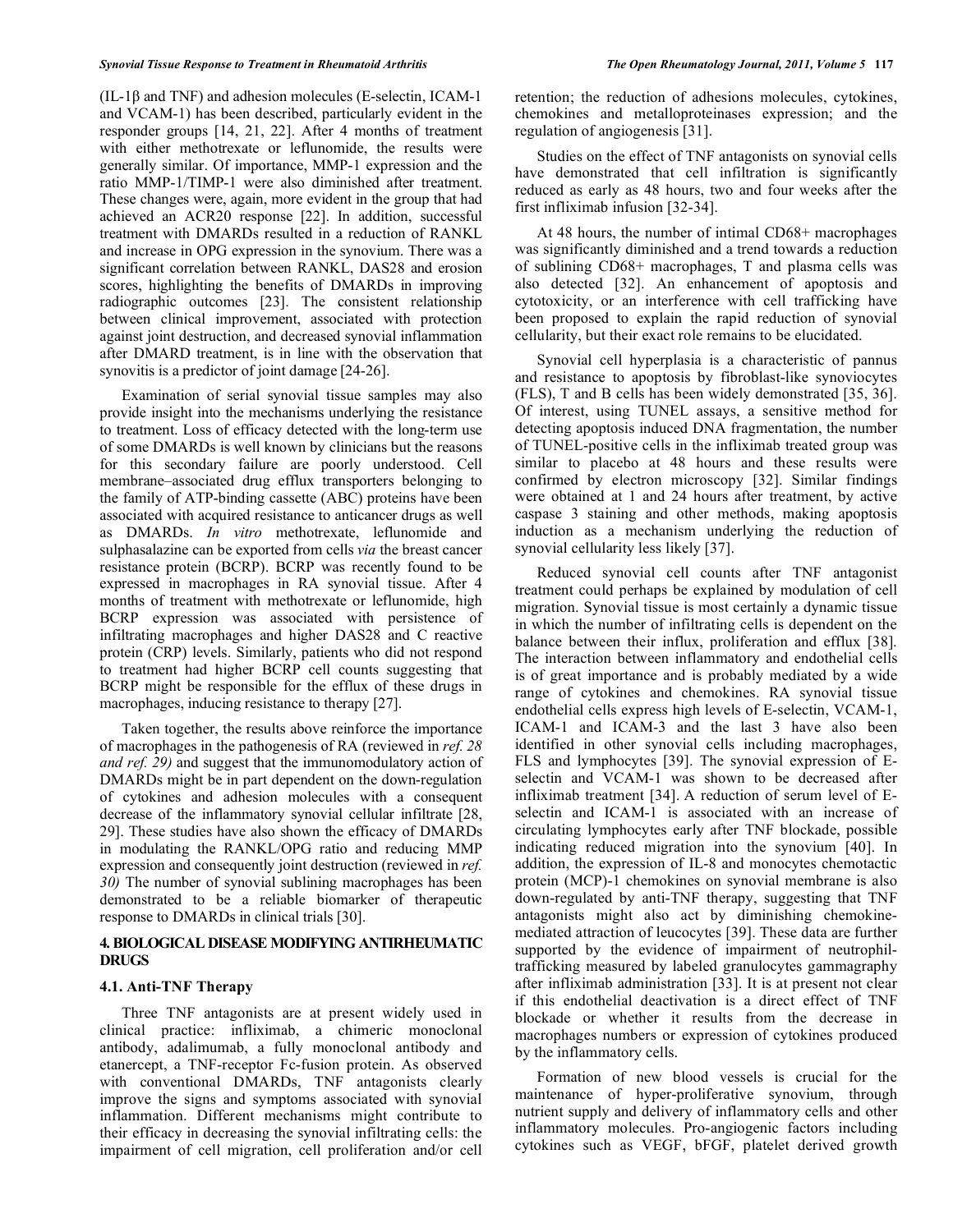factor (PDGF), tumor growing factor (TGF)  $\beta$ , TNF, and chemokines such as IL-8 and Gro $\alpha$  have been detected in synovial membrane [39]. However, the baseline expression of VEGF and bFGF, as well as of E-selectin, ICAM-1 and VCAM-1, were not predictive of response to infiliximab after 16 weeks of therapy [41].

 The TNF like weak inducer of apoptosis (TWEAK) has recently been implicated in inflammatory arthritis pathogenesis. Through the interaction with its receptor, the fibroblast growth factor inducible 14 (Fn14), TWEAK can drive FLS to produce cytokines and chemokines, promote bone destruction and develop pro-angiogenic effects. TWEAK and Fn14 are widely expressed in RA synovium, namely in the lining, sublining and perivascular regions, and their co-localization could be detected in FLS and macrophages. Interestingly, infliximab treatment did not modulate TWEAK and Fn14 expression, underlining the additional potential benefits of blocking their activation as a new therapeutic target [42].

 Anti-TNF therapy could finally contribute to the clearance of immune cells from the synovial membrane by increasing their traffic into the lymphatic draining system. Consistent with this hypothesis lymphatic vessels are abundantly present in patients with RA and their formation is increased after infliximab treatment [43].

 Despite the excellent response obtained by most of the patients after anti-TNF treatment, 40% do not respond to these therapies and some of the initial responders develop secondary failure [44, 45]. Baseline TNF expression has been found to be, at least in part, a determinant of the primary clinical response to infliximab, with responders exhibiting high levels of TNF in the lining and sublining comparing to non responders [41]. Positivity for lymphocyte aggregates further increased the power to predict the clinical response, when analyzed in a prediction model that included baseline disease activity, anti-cyclic citrullinated peptide antibody positivity, and synovial TNF expression [46]. Consistent with these results responders to anti-TNF therapy have higher expression levels of genes directly involved in inflammation in the synovial tissue, including those related to immunity and defence, T-cell mediated immunity, cell adhesion, cytokine and chemokine mediated signalling pathway, and macrophage-mediated immunity [47].

#### **4.2. Rituximab**

 Rituximab, a chimeric monoclonal antibody against the B lymphocyte surface marker CD20, has been used in the treatment of RA for the last 7 years with encouraging results [48-50]. The recognition of its efficacy in controlling RA manifestations has driven research in this field aiming to explain the role of B cells in RA pathogenesis. Rituximab may cause circulating B cell depletion through antibodydependent cell-mediated cytotoxicity, complement-dependent cytotoxicity and apoptosis [51].

 The synovial B cell infiltrate in RA patients is very heterogeneous regarding the number of cells and its distribution. B cells might be found as a scarce or diffuse infiltrate, in follicles or integrated in germinal centers as those seen in the lymphoid tissues [52, 53]. The almost complete peripheral B cell depletion and the lack of correlation between the degree of depletion and clinical

response raises the hypothesis of residual non depleted resident B cells in non-peripheral compartments, including lymphoid and synovial tissues [51]. Analysing the effect of rituximab on synovial cell populations, a significant decrease in the number CD22<sup>+</sup> B cells has been detected in some but not in all treated patients, 4 weeks after the first rituximab infusion. In addition, different patterns of depletion were observed, from a complete clearance of B cells to a partial decrease in synovial B cell number [54]. These results where further confirmed at 16 weeks post-treatment with a trend towards a more pronounced reduction of B cells in patients who had persistent B cell counts at 4 weeks. Moreover, a significant decrease in the number of T cells, macrophages and lymphoid aggregates was also depicted at the group level and a marked reduction of plasma cells in a subset of patients [55]. Other studies have addressed this same question. A complete depletion of  $CD20<sup>+</sup>$  cells at 12 weeks in 88% of patients after rituximab treatment has been identified but the concomitant use of prednisolone might have influenced these results [56]. Another study confirmed the variable reduction of synovial B cells after rituximab treatment [57].

 Taken together, these studies have shown marked B cell depletion in the peripheral blood, whereas synovial Blineage cells may persist in some patients. Local protective factors, such as B lymphocyte stimulator (BLyS) and CD55 (decay-accelarating factor (DAF)), and more efficient B cell depletion in the peripheral compartment might explain these results [55]. The secondary decrease in macrophages and T cells highlight the role of B cells in orquestrating synovial inflammation and suggest that the clinical response to rituximab could be predicted by changes in synovial cell types other than B cells.

 These studies have also analysed the correlation between changes in the synovial cell infiltrate, disease activity and response to treatment. Although the baseline characteristics of the synovium do not appear to predict the response to treatment, the secondary reduction of plasma cells and intimal macrophages between 4 and 16 weeks after initiation of rituximab treatment was associated with the clinical response at 24 weeks. Interestingly, the decrease in plasma cell numbers was also correlated with a reduction of serum anti-citrullinated protein antibodies (ACPA) levels at 16 weeks. In addition, the decrease in circulating ACPAs could be related, at least in part, to changes in synovial short-lived plasma cells, derived from B cells and responsible for autoantibody production [55]. In line with these observations, other investigators found an association between persistence of synovial CD79a<sup>+</sup> CD20<sup>-</sup> B-lineage cells, exhibiting plasma cell morphology, and disease activity after rituximab treatment [56, 58].

# **4.3. Abatacept**

 Abatacept, a human cytotoxic T-lymphocyte antigen (CTLA)-4 and Fc-IgG1 fusion protein that blocks the costimulatory signal between CD28 and CD80/CD86, is approved for the treatment of active RA patients, refractory to MTX or to TNF antagonists. The only study that determined the effects of abatacept on the synovium, demonstrated a moderate, although statistically significant decrease of  $CD20<sup>+</sup>$  B cells at day 120 in RA patients who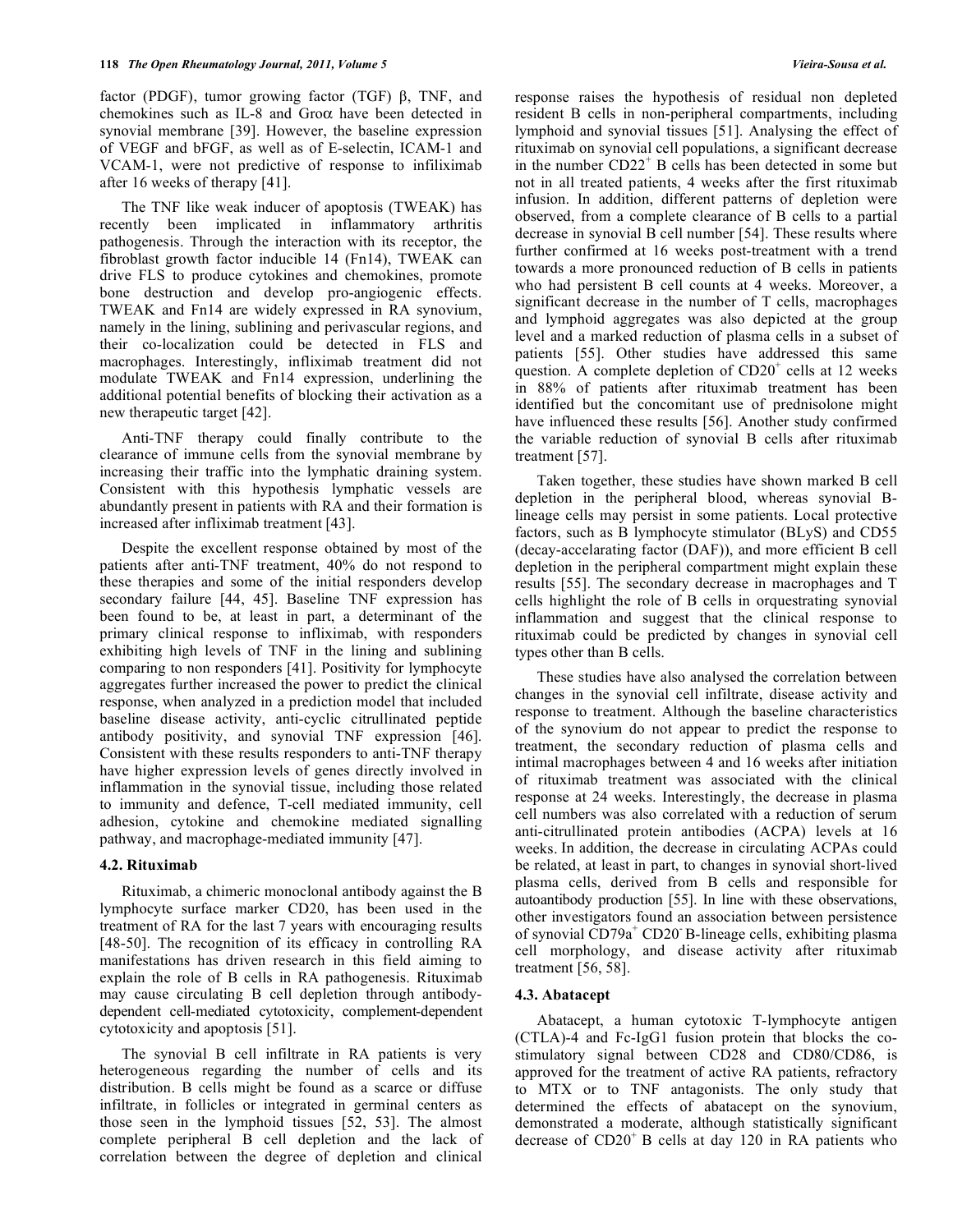failed TNF antagonists. The lack of reduction of T cell counts is probably consistent with a more immunomodulatory effect on T cell activation rather than a direct effect on cell depletion; binding of abatacept to CD80/CD86 on B cells should also be considered. In parallel to the mild changes in synovial cell infiltrate there was a marked decrease in pro-inflammatory gene expression in the synovial tissue, including interferon  $\gamma$ , IL-1 $\beta$ , MMP-1 and MMP-3, which was also statistically significant when comparing responders to non responders [59].

# **5. EXPERIMENTAL TARGETED THERAPIES**

#### **5.1. Complement Blockade**

# *5.1.1. C5a Blockade*

 Complement has been considered to be implicated in RA pathogenesis and recently it was shown that, *in vitro*, ACPA are able to activate complement [60]. Complement proteins and its receptors can be locally produced and activated in the RA synovial membrane [61].

 Different molecules that block the possible role of C5a in recruiting and activating synovial inflammatory cells have been developed. One of these is PMX53 (Promics Ltd), an orally active hexapeptide that selectively antagonizes CD88, the C5a receptor. A double-blind, placebo-controlled proof of principle phase 1b trial demonstrated no evidence of clinical efficacy. Consistently, PMX53 did not reduce the synovial inflammatory cell infiltrate (including C5aR+cells and macrophages) or the expression of inflammatory cytokines (IL-6, IL-1 $\beta$  and TNF $\alpha$ ) [62].

### **5.2. Chemokine Blockade**

 Chemokines are a group of chemotactic proteins that exhibit a similar basic structure. They are key mediators of cell migration but also stimulate cells to release inflammatory mediators and matrix metalloproteinases. Therefore, chemokines and chemokine receptors are thought to be key players in the inflammatory response observed in RA synovium.

### *5.2.1. CCL2 Blockade*

 CCL2/ monocyte chemotactic protein (MCP)-1 is the ligand for CCR2 on monocytes, T cells, dendritic cells, basophils and natural killer cells. It is highly expressed in RA synovium where it is mainly produced by macrophages [63, 64]. Based on the concept that blocking inflammatory cell migration into the synovial would improve arthritis in RA patients, the efficacy of a human monoclonal antibody directed against CCL2/MCP-1 (ABN912; Novartis Pharma AG) was tested [65]. ABN912 treatment was not associated with any clinical or immunohistologic improvement and in fact dose dependent increases in C-reactive protein concentrations, sublining macrophage numbers and CCL2/MCP-1 serum levels were detected. MLN202, an anti-CCR2 antibody (Millenium Pharmaceuticals Inc.) was also evaluated in a proof of principle trial, but again no clinical or synovial improvement was identified, suggesting that using these compounds in larger clinical trials would not translate into any clinical benefit [66].

#### *5.2.2. CCR1 Blockade*

 In RA patients the percentage of CCR1 and CCR5 positive peripheral blood monocytes cells is decreased when comparing to healthy controls, but they are highly expressed in the synovial tissue [64]. The potential benefits of blocking CCR1, using CP 481,715 (Pfizer Inc.), an oral CCR1 antagonist, were studied in a small-placebo controlled proof of principle trial. Two weeks after treatment there was a significant reduction of synovial macrophages and CCR1 positive cells together with a trend towards clinical improvement as compared to placebo [67]. The use of another CCR1 antagonist, MLN3897, Millennium Pharmaceuticals Inc.), did not result in clinical improvement in RA [68]. Thus, it is at present unclear whether blockade of CCR1 at optimal levels of receptor occupancy might be sufficient to induce amelioration of RA.

#### **5.3. Cytokines**

#### *5.3.1. IL-10*

 The systemic administration of human recombinant IL-10 in active RA patients showed no improvement of cell infiltration or cytokine expression in accordance with a lack of clinical benefit [18].

# *5.3.2. Interferon*

 Evaluation of the effect of systemic treatment with interferon  $\beta$  (IFN  $\beta$ ) on the synovial tissue from RA patients showed a modest reduction of CD3+ T cells, but no statistically significant change in CD68+ macrophages, in 11 RA patients; this effect was lost 3 months after therapy [69]. Consistent with these results, a double-blind, placebocontrolled clinical trial in 209 RA patients showed no improvement after treatment with either 2.2 mg or 44 mg of  $IFNB$ , given subcutaneously three times weekly for 24 weeks compared to placebo [70]. It remains to be determined whether other dosing regimens or other routes of administration may be more effective.

# **5.4. Targeting T Cells**

#### *5.4.1. Alemtuzumab*

 Alemtuzumab (Campath-1H), a humanized antibody against CD52 that is broadly expressed on lymphocytes and macrophages, did not decrease synovial T cells in two patients with recurrent synovitis after treatment, despite inducing profound depletion of circulating lymphocytes (mainly CD4+ cells) [71]. The further evaluation of alemtuzumab for treatment of RA was discontinued due to anxieties related to prolonged therapy-induced lymphopenia.

# *5.4.2. Anti-CD4*

 The chimeric anti-CD4 monoclonal antibody cM-T412, when administered intravenously, for five days, to 7 patients, significantly decreased the synovial T cells, the expression of adhesion molecules and peripheral CD4+ cells counts. There was however no statistically significant reduction of CD68+ macrophages and there was no clinical improvement [72]. The lack of efficacy was convincingly shown in a double-blind, placebo-controlled multicenter trial in 64 patients receiving concomitant methotrexate [73].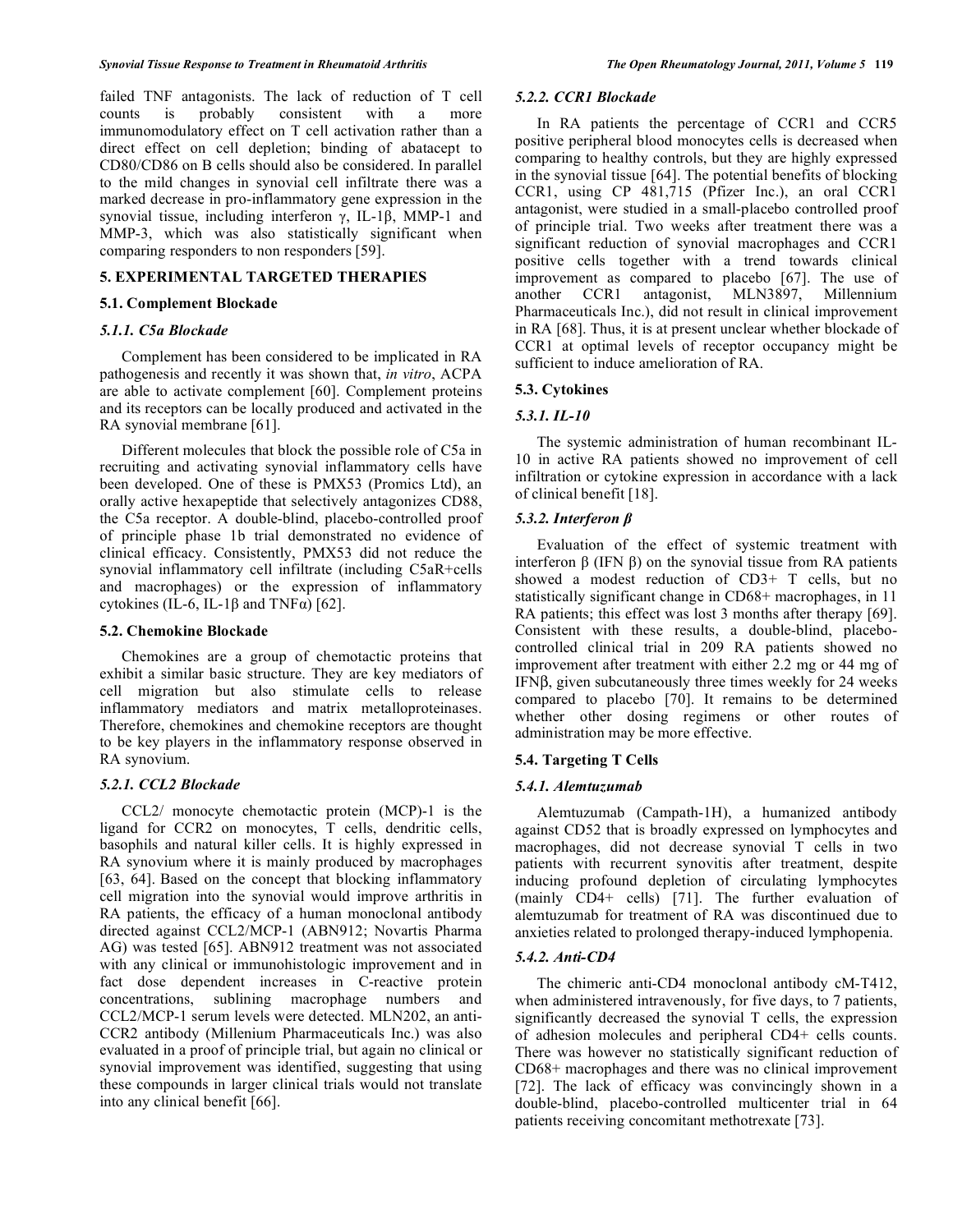#### **6. CONCLUSIONS**

 The synovium is the major target tissue in RA and other inflammatory arthritides. The evaluation of serial synovial biopsies has proven to be advantageous to improve knowledge regarding RA pathogenesis, new molecular targets and major mechanisms of action of RA therapeutics. In addition, CD68+ sublining macrophages have been recognized as a synovial biomarker that may help to distinguish on the group level between effective and ineffective treatment in an early stage of drug development. The correlation between sublining CD68+macrophages and disease activity as measured by DAS28 has consistently been shown across different therapies, suggesting a possible common final pathway in their mechanism of action.

 Analyzing synovial samples in proof of principle trials was demonstrated to be helpful for screening proposes. The absence of significant changes in the number of CD68+ sublining macrophages after therapeutic interventions paralleled the lack of clinical benefit. This was for instance shown for systemic treatment with IL-10, IFNB, a C5a receptor antagonist, anti-CD4 antibodies, anti-CCR2 antibodies and anti-MCP-1 antibodies. The lack of correlation between changes in peripheral blood compared to synovial tissue highlight the importance of considering the inclusion of synovial biomarkers in clinical trials. The profound depletion of peripheral T and B cells after alemtuzumab or rituximab treatment, respectively, did not concur with the same profound changes in the synovial compartment. Collectively, these results clearly support the usefulness of examination of synovial biopsies in proof of principle trials.

#### **ACKNOWLEDGEMENT**

None declared.

#### **CONFLICT OF INTEREST**

None declared.

#### **REFERENCES**

- [1] Saag KG. Systemic glucocorticoids in rheumatology. In: Hochberg MC SA, Smolen JS, Weinblatt ME, Weisman MH, Eds. Rheumatology. 4<sup>th</sup> ed. Philadelphia: Mosby 2008; pp. 411-9.
- [2] Gerlag DM, Haringman JJ, Smeets TJ, *et al*. Effects of oral prednisolone on biomarkers in synovial tissue and clinical improvement in rheumatoid arthritis. Arthritis Rheum 2004; 50(12): 3783-91.
- [3] Gerlag DM, Boyle DL, Rosengren S, *et al*. Real-time quantitative PCR to detect changes in synovial gene expression in rheumatoid arthritis after corticosteroid treatment. Ann Rheum Dis 2007; 66(4): 545-7.
- [4] Youssef PP, Haynes DR, Triantafillou S, *et al*. Effects of pulse methylprednisolone on inflammatory mediators in peripheral blood, synovial fluid, and synovial membrane in rheumatoid arthritis. Arthritis Rheum 1997; 40(8): 1400-8.
- [5] Youssef PP, Triantafillou S, Parker A, *et al*. Effects of pulse methylprednisolone on cell adhesion molecules in the synovial membrane in rheumatoid arthritis. Reduced E-selectin and intercellular adhesion molecule 1 expression. Arthritis Rheum 1996; 39(12): 1970-9.
- [6] Kirwan JR, Bijlsma JW, Boers M, Shea BJ. Effects of glucocorticoids on radiological progression in rheumatoid arthritis. Cochrane Database Syst Rev 2007; (1): CD006356.
- [7] Wong P, Cuello C, Bertouch JV, *et al*. The effects of pulse methylprednisolone on matrix metalloproteinase and tissue inhibitor of metalloproteinase-1 expression in rheumatoid arthritis. Rheumatology (Oxford) 2000; 39(10): 1067-73.
- [8] de Bois MH, Arndt JW, Tak PP, *et al*. 99Tcm-labelled polyclonal human immunoglobulin G scintigraphy before and after intraarticular knee injection of triamcinolone hexacetonide in patients with rheumatoid arthritis. Nucl Med Commun 1993; 14(10): 883-7.
- [9] Makrygiannakis D, af Klint E, Catrina SB, *et al*. Intraarticular corticosteroids decrease synovial RANKL expression inflammatory arthritis. Arthritis Rheum 2006; 54(5): 1463-72.
- [10] Wittkowski H, Foell D, af Klint E, *et al*. Effects of intra-articular corticosteroids and anti-TNF therapy on neutrophil activation in rheumatoid arthritis. Ann Rheum Dis 2007; 66(8): 1020-5.
- [11] Walters MT, Smith JL, Moore K, Evans PR, Cawley MI. An investigation of the action of disease modifying antirheumatic drugs on the rheumatoid synovial membrane: reduction in T lymphocyte subpopulations and HLA-DP and DQ antigen expression after gold or penicillamine therapy. Ann Rheum Dis 1987; 46(1): 7-16.
- [12] Rooney M, Whelan A, Feighery C, Bresnihan B. Changes in lymphocyte infiltration of the synovial membrane and the clinical course of rheumatoid arthritis. Arthritis Rheum 1989; 32(4): 361-9.
- [13] Yanni G, Nabil M, Farahat MR, Poston RN, Panayi GS. Intramuscular gold decreases cytokine expression and macrophage numbers in the rheumatoid synovial membrane. Ann Rheum Dis 1994; 53(5): 315-22.
- [14] Dolhain RJ, Tak PP, Dijkmans BA, *et al*. Methotrexate reduces inflammatory cell numbers, expression of monokines and of adhesion molecules in synovial tissue of patients with rheumatoid arthritis. Br J Rheumatol 1998; 37(5): 502-8.
- [15] Haringman JJ, Gerlag DM, Zwinderman AH, *et al*. Synovial tissue macrophages: a sensitive biomarker for response to treatment in patients with rheumatoid arthritis. Ann Rheum Dis 2005; 64(6): 834-8.
- [16] Smith MD, Kraan MC, Slavotinek J, *et al*. Treatment-induced remission in rheumatoid arthritis patients is characterized by a reduction in macrophage content of synovial biopsies. Rheumatology (Oxford) 2001; 40(4): 367-74.
- [17] Bresnihan B, Pontifex E, Thurlings RM, *et al*. Synovial tissue sublining CD68 expression is a biomarker of therapeutic response in rheumatoid arthritis clinical trials: consistency across centers. J Rheumatol 2009; 36(8): 1800-2.
- [18] Smeets TJ, Kraan MC, Versendaal J, Breedveld FC, Tak PP. Analysis of serial synovial biopsies in patients with rheumatoid arthritis: description of a control group without clinical improvement after treatment with interleukin 10 or placebo. J Rheumatol 1999; 26(10): 2089-93.
- [19] Wijbrandts CA, Vergunst CE, Haringman JJ, *et al*. Absence of changes in the number of synovial sublining macrophages after ineffective treatment for rheumatoid arthritis: Implications for use of synovial sublining macrophages as a biomarker. Arthritis Rheum 2007; 56(11): 3869-71.
- [20] Baeten D, Houbiers J, Kruithof E, *et al*. Synovial inflammation does not change in the absence of effective treatment: implications for the use of synovial histopathology as biomarker in early phase clinical trials in rheumatoid arthritis. Ann Rheum Dis 2006; 65(8): 990-7.
- [21] Smith MD, Slavotinek J, Au V, *et al*. Successful treatment of rheumatoid arthritis is associated with a reduction in synovial membrane cytokines and cell adhesion molecule expression. Rheumatology (Oxford) 2001; 40(9): 965-77.
- [22] Kraan MC, Reece RJ, Barg EC, *et al*. Modulation of inflammation and metalloproteinase expression in synovial tissue by leflunomide and methotrexate in patients with active rheumatoid arthritis. Findings in a prospective, randomized, double-blind, paralleldesign clinical trial in thirty-nine patients at two centers. Arthritis Rheum 2000; 43(8): 1820-30.
- [23] Haynes D, Crotti T, Weedon H, *et al*. Modulation of RANKL and osteoprotegerin expression in synovial tissue from patients with rheumatoid arthritis in response to disease-modifying antirheumatic drug treatment and correlation with radiologic outcome. Arthritis Rheum 2008; 59(7): 911-20.
- [24] Cunnane G, FitzGerald O, Hummel KM, *et al*. Synovial tissue protease gene expression and joint erosions in early rheumatoid arthritis. Arthritis Rheum 2001; 44(8): 1744-53.
- [25] Fonseca JE, Cortez-Dias N, Francisco A, *et al*. Inflammatory cell infiltrate and RANKL/OPG expression in rheumatoid synovium: comparison with other inflammatory arthropathies and correlation with outcome. Clin Exp Rheumatol 2005; 23(2): 185-92.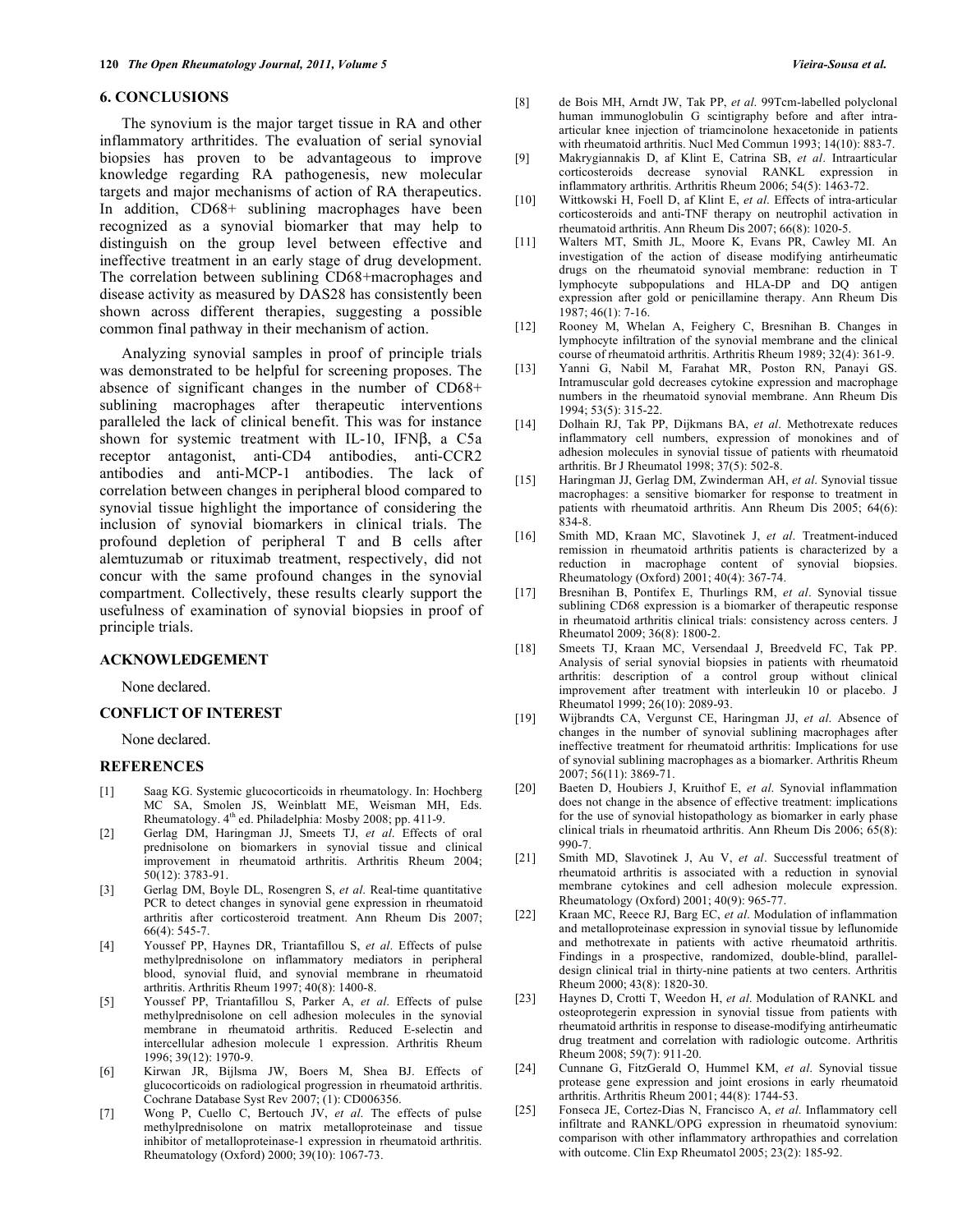- [26] Kraan MC, Haringman JJ, Weedon H, *et al*. T cells, fibroblast-like synoviocytes, and granzyme B+ cytotoxic cells are associated with joint damage in patients with recent onset rheumatoid arthritis. Ann Rheum Dis 2004; 63(5): 483-8.
- [27] van der Heijden JW, Oerlemans R, Tak PP, *et al*. Involvement of breast cancer resistance protein expression on rheumatoid arthritis synovial tissue macrophages in resistance to methotrexate and leflunomide. Arthritis Rheum 2009; 60(3): 669-77.
- [28] Kinne RW, Stuhlmuller B, Burmester GR. Cells of the synovium in rheumatoid arthritis. Macrophages. Arthritis Res Ther 2007; 9(6): 224.
- [29] Hamilton JA, Tak PP. The dynamics of macrophage lineage populations in inflammatory and autoimmune diseases. Arthritis Rheum 2009; 60(5): 1210-21.
- [30] Schett G, Stach C, Zwerina J, Voll R, Manger B. How antirheumatic drugs protect joints from damage in rheumatoid arthritis. Arthritis Rheum 2008; 58(10): 2936-48.
- [31] Tracey D, Klareskog L, Sasso EH, Salfeld JG, Tak PP. Tumor necrosis factor antagonist mechanisms of action: a comprehensive review. Pharmacol Ther 2008; 117(2): 244-79.
- [32] Smeets TJ, Kraan MC, van Loon ME, Tak PP. Tumor necrosis factor alpha blockade reduces the synovial cell infiltrate early after initiation of treatment, but apparently not by induction of apoptosis in synovial tissue. Arthritis Rheum 2003; 48(8): 2155-62.
- [33] Taylor PC, Peters AM, Paleolog E, *et al*. Reduction of chemokine levels and leukocyte traffic to joints by tumor necrosis factor alpha blockade in patients with rheumatoid arthritis. Arthritis Rheum 2000; 43(1): 38-47.
- [34] Tak PP, Taylor PC, Breedveld FC, *et al*. Decrease in cellularity and expression of adhesion molecules by anti-tumor necrosis factor alpha monoclonal antibody treatment in patients with rheumatoid arthritis. Arthritis Rheum 1996; 39(7): 1077-81.
- [35] Baier A, Meineckel I, Gay S, Pap T. Apoptosis in rheumatoid arthritis. Curr Opin Rheumatol 2003; 15(3): 274-9.
- [36] Ohshima S, Mima T, Sasai M, *et al*. Tumour necrosis factor alpha (TNF-alpha) interferes with Fas-mediated apoptotic cell death on rheumatoid arthritis (RA) synovial cells: a possible mechanism of rheumatoid synovial hyperplasia and a clinical benefit of anti-TNFalpha therapy for RA. Cytokine 2000; 12(3): 281-8.
- [37] Wijbrandts CA, Remans PH, Klarenbeek PL, *et al*. Analysis of apoptosis in peripheral blood and synovial tissue very early after initiation of infliximab treatment in rheumatoid arthritis patients. Arthritis Rheum 2008; 58(11): 3330-9.
- [38] Thurlings RM, Wijbrandts CA, Bennink RJ, *et al*. Monocyte scintigraphy in rheumatoid arthritis: the dynamics of monocyte migration in immune-mediated inflammatory disease. PLoS One 2009; 4(11): e7865.
- [39] Paleolog E. Target effector role of vascular endothelium in the inflammatory response: insights from the clinical trial of anti-TNF alpha antibody in rheumatoid arthritis. Mol Pathol 1997; 50(5): 225-33.
- [40] Paleolog EM, Hunt M, Elliott MJ, *et al*. Deactivation of vascular endothelium by monoclonal anti-tumor necrosis factor alpha antibody in rheumatoid arthritis. Arthritis Rheum 1996; 39(7): 1082-91.
- [41] Wijbrandts CA, Dijkgraaf MG, Kraan MC, *et al*. The clinical response to infliximab in rheumatoid arthritis is in part dependent on pretreatment tumour necrosis factor alpha expression in the synovium. Ann Rheum Dis 2008; 67(8): 1139-44.
- [42] van Kuijk AW, Wijbrandts CA, Vinkenoog M, *et al*. TWEAK and its receptor Fn14 in the synovium of patients with rheumatoid arthritis compared to psoriatic arthritis and its response to tumour necrosis factor blockade. Ann Rheum Dis 2010; 69(1): 301-4.
- [43] Polzer K, Baeten D, Soleiman A, *et al*. Tumour necrosis factor blockade increases lymphangiogenesis in murine and human arthritic joints. Ann Rheum Dis 2008; 67(11): 1610-6.
- [44] Wolbink GJ, Vis M, Lems W, *et al*. Development of antiinfliximab antibodies and relationship to clinical response in patients with rheumatoid arthritis. Arthritis Rheum 2006; 54(3): 711-5.
- [45] Bartelds GM, Wijbrandts CA, Nurmohamed MT, *et al*. Clinical response to adalimumab: relationship to anti-adalimumab antibodies and serum adalimumab concentrations in rheumatoid arthritis. Ann Rheum Dis 2007; 66(7): 921-6.
- [46] Klaasen R, Thurlings RM, Wijbrandts CA, *et al*. The relationship between synovial lymphocyte aggregates and the clinical response

to infliximab in rheumatoid arthritis: a prospective study. Arthritis Rheum 2009; 60(11): 3217-24.

- [47] van der Pouw Kraan TC, Wijbrandts CA, van Baarsen LG, *et al*. Responsiveness to anti-tumour necrosis factor alpha therapy is related to pre-treatment tissue inflammation levels in rheumatoid arthritis patients. Ann Rheum Dis 2008; 67(4): 563-6.
- [48] Leandro MJ, Edwards JC, Cambridge G. Clinical outcome in 22 patients with rheumatoid arthritis treated with B lymphocyte depletion. Ann Rheum Dis 2002; 61(10): 883-8.
- [49] Emery P, Fleischmann R, Filipowicz-Sosnowska A, *et al*. The efficacy and safety of rituximab in patients with active rheumatoid arthritis despite methotrexate treatment: results of a phase IIB randomized, double-blind, placebo-controlled, dose-ranging trial. Arthritis Rheum 2006; 54(5): 1390-400.
- [50] Cohen SB, Emery P, Greenwald MW, *et al*. Rituximab for rheumatoid arthritis refractory to anti-tumor necrosis factor therapy: Results of a multicenter, randomized, double-blind, placebo-controlled, phase III trial evaluating primary efficacy and safety at twenty-four weeks. Arthritis Rheum 2006; 54(9): 2793- 806.
- [51] Breedveld F, Agarwal S, Yin M, *et al*. Rituximab pharmacokinetics in patients with rheumatoid arthritis: B-cell levels do not correlate with clinical response. J Clin Pharmacol 2007; 47(9): 1119-28.
- [52] Krenn V, Souto-Carneiro MM, Kim HJ, *et al*. Histopathology and molecular pathology of synovial B-lymphocytes in rheumatoid arthritis. Histol Histopathol 2000; 15(3): 791-8.
- [53] Thurlings RM, Wijbrandts CA, Mebius RE, *et al*. Synovial lymphoid neogenesis does not define a specific clinical rheumatoid arthritis phenotype. Arthritis Rheum 2008; 58(6): 1582-9.
- [54] Vos K, Thurlings RM, Wijbrandts CA, *et al*. Early effects of rituximab on the synovial cell infiltrate in patients with rheumatoid arthritis. Arthritis Rheum 2007; 56(3): 772-8.
- [55] Thurlings RM, Vos K, Wijbrandts CA, *et al*. Synovial tissue response to rituximab: mechanism of action and identification of biomarkers of response. Ann Rheum Dis 2008; 67(7): 917-25.
- [56] Teng YK, Levarht EW, Hashemi M, *et al*. Immunohistochemical analysis as a means to predict responsiveness to rituximab treatment. Arthritis Rheum 2007; 56(12): 3909-18.
- [57] Kavanaugh A, Rosengren S, Lee SJ, *et al*. Assessment of rituximab's immunomodulatory synovial effects (ARISE trial). 1: clinical and synovial biomarker results. Ann Rheum Dis 2008; 67(3): 402-8.
- [58] Teng YK, Levarht EW, Toes RE, Huizinga TW, van Laar JM. Residual inflammation after rituximab treatment is associated with sustained synovial plasma cell infiltration and enhanced B cell repopulation. Ann Rheum Dis 2009; 68(6): 1011-6.
- [59] Buch MH, Boyle DL, Rosengren S, *et al*. Mode of action of abatacept in rheumatoid arthritis patients having failed tumour necrosis factor blockade: a histological, gene expression and dynamic magnetic resonance imaging pilot study. Ann Rheum Dis 2009; 68(7): 1220-7.
- [60] Trouw LA, Haisma EM, Levarht EW, *et al*. Anti-cyclic citrullinated peptide antibodies from rheumatoid arthritis patients activate complement *via* both the classical and alternative pathways. Arthritis Rheum 2009; 60(7): 1923-31.
- [61] Neumann E, Barnum SR, Tarner IH, *et al*. Local production of complement proteins in rheumatoid arthritis synovium. Arthritis Rheum 2002; 46(4): 934-45.
- [62] Vergunst CE, Gerlag DM, Dinant H, *et al*. Blocking the receptor for C5a in patients with rheumatoid arthritis does not reduce synovial inflammation. Rheumatology (Oxford) 2007; 46(12): 1773-8.
- [63] Iwamoto T, Okamoto H, Toyama Y, Momohara S. Molecular aspects of rheumatoid arthritis: chemokines in the joints of patients. FEBS J 2008; 275(18): 4448-55.
- [64] Haringman JJ, Smeets TJ, Reinders-Blankert P, Tak PP. Chemokine and chemokine receptor expression in paired peripheral blood mononuclear cells and synovial tissue of patients with rheumatoid arthritis, osteoarthritis, and reactive arthritis. Ann Rheum Dis 2006; 65(3): 294-300.
- [65] Haringman JJ, Gerlag DM, Smeets TJ, *et al*. A randomized controlled trial with an anti-CCL2 (anti-monocyte chemotactic protein 1) monoclonal antibody in patients with rheumatoid arthritis. Arthritis Rheum 2006; 54(8): 2387-92.
- [66] Vergunst CE, Gerlag DM, Lopatinskaya L, *et al*. Modulation of CCR2 in rheumatoid arthritis: a double-blind, randomized,